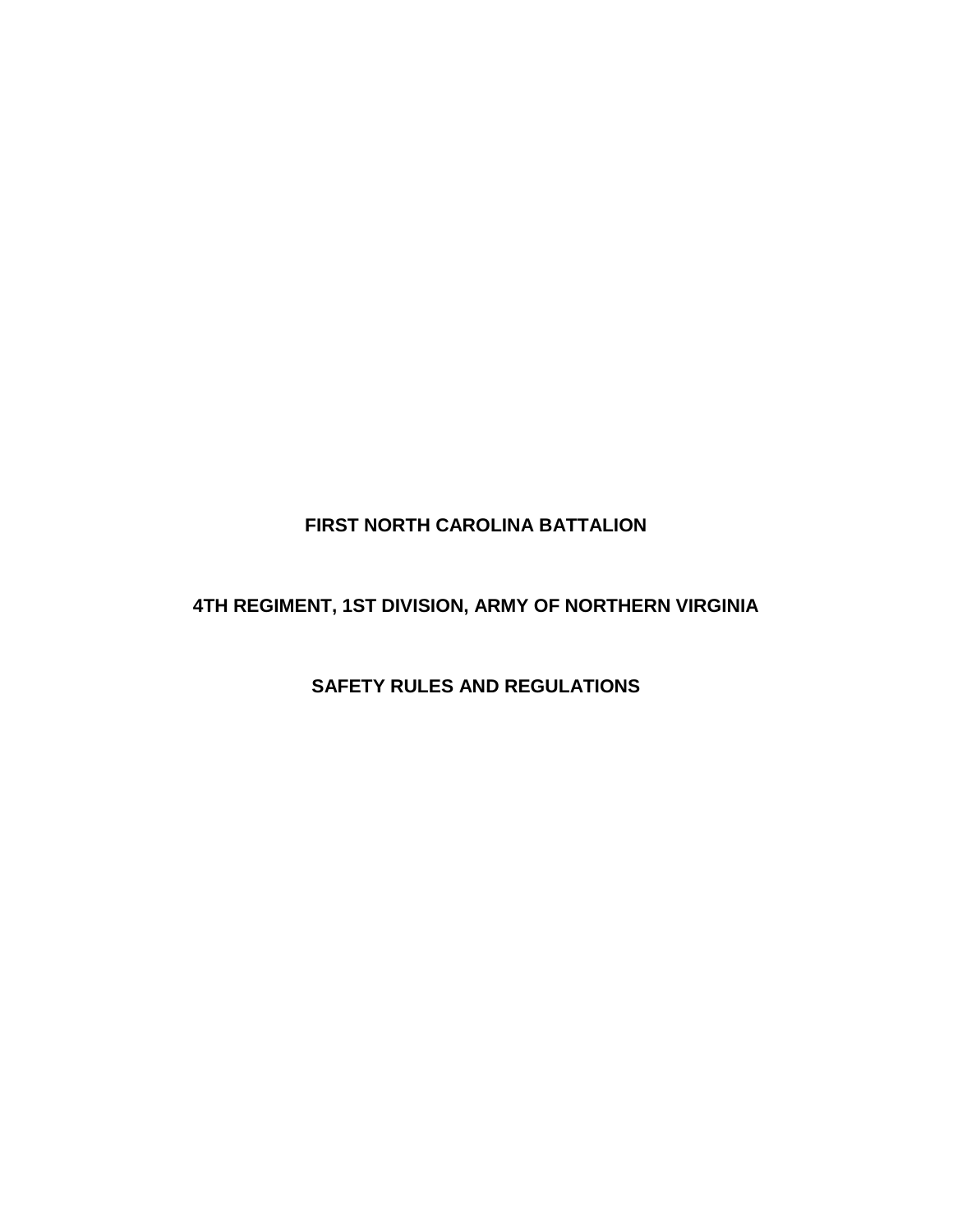# **TABLE OF CONTENTS**

| SECTION 12.0 (INSTRUCTIONS FOR CLEANING MUSKETS)13 |  |
|----------------------------------------------------|--|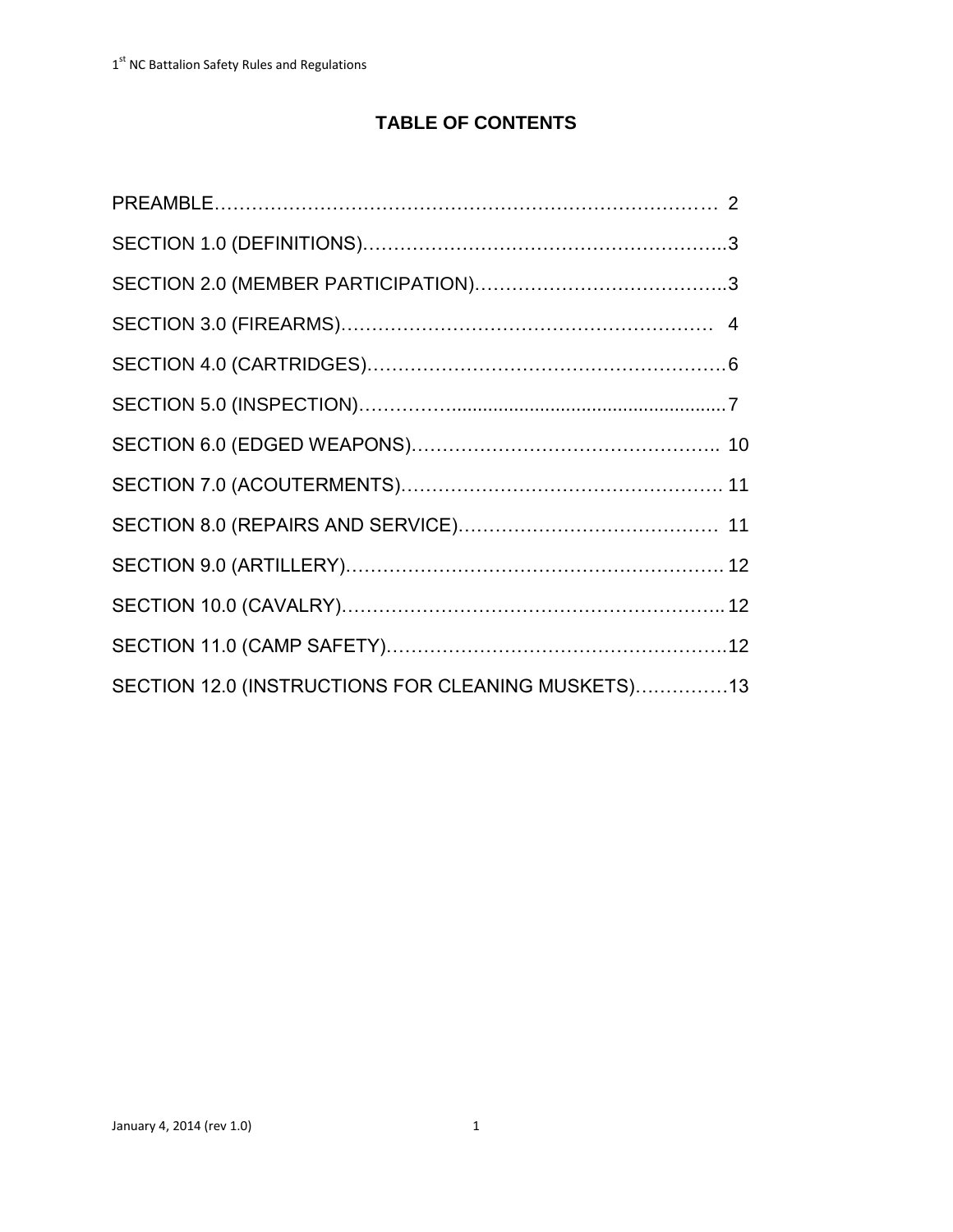#### **PREAMBLE**

The purpose of these Ordnance Regulations is to promote the enjoyment and historical aspects of the War Between the States, while maintaining the safety and wellbeing of the participants. These Rules and Regulations will be enforced at all times during any Battalion function. The First North Carolina Battalion (FNCB) will comply with the Ordnance Rules and Regulations set forth by the organizations sponsoring the event attended. The safety officers and appointed representatives have absolute authority over the interpretation and enforcement of these rules and regulations. It is the responsibility of the Safety Officer (Ordnance Sergeant) to have a copy of these rules and regulations available for review at all battalion functions.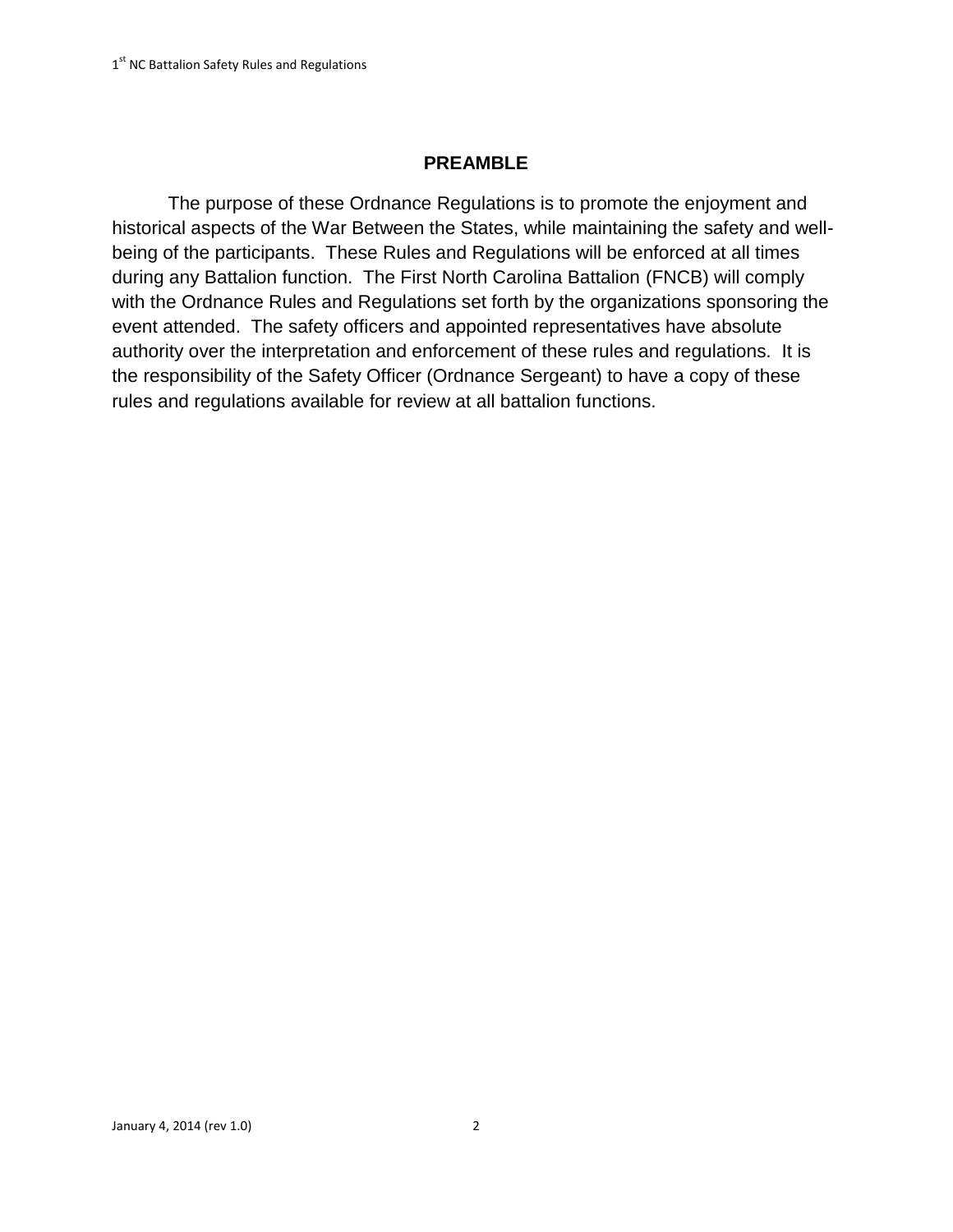## **SECTION 1.0 – DEFINITIONS**

- 1.1 *Accouterment-* Ordnance or military issue-type military equipment taken on the field. These items include, but are not limited to the cartridge box, cap box, bayonet and scabbard, belt, haversack and canteen.
- 1.2 *Firearm-* Device, either hand-held or carried on the shoulder, that fires a projectile or blank charge.
- 1.3 *Military Member* A military member is any uniformed individual who is a unit member of the FNCB, who carries any weapon, flag, or musical instrument during scenarios or other troop movements. The minimum age to carry a black powder or edged weapon is 14 years of age. Noncombatant medical personnel, water carriers, etc. may be 12 and 13 years of age.
- 1.4 *Weapon* Any and all devices designed to fire a projectile or blank charge and all bladed weapons such as, but not limited to swords, sabers, bayonets, lances, and knives, without regard to whether or not the weapon is functional or loaded.

## **SECTION 2.0 – MEMBER PARTICIPATION**

- 2.1 All military members must attend organized drill and tactics before being allowed to participate at regimental functions
- 2.2 A member who is 16 years of age and older who qualifies and receives a completed and signed "Musket Proficiency of Operations & Safety Form" may discharge a firearm during skirmish and battle scenarios that the FCNB participates in. A member must attain a rank of corporal or above to use hand-held firearms (pistols).
- 2.3 Exception for 14 or 15 year-old members to discharge a firearm: 14 and 15 year old members who have qualified and received a completed and signed "Musket Proficiency of Operations & Safety Form" may discharge a firearm during skirmish and battle scenarios that the FNCB participates in. The 14 and 15 year old member must carry the signed form, or signed "Firearms Proficiency" card, on them at all times and present the form or card upon request.
- 2.4 Qualifications for members 14 years of age and older to discharge a firearm: Must participate in drill and tactics to learn how to be proficient in basic safe firearm handling, loading, firing, miss-fire procedures, and maintenance; Demonstrate proficiency in loading the firearm in "9 times" as per Hardee's drill manual; Discharge firearm successfully a minimum of 20 rounds of standard blank cartridges.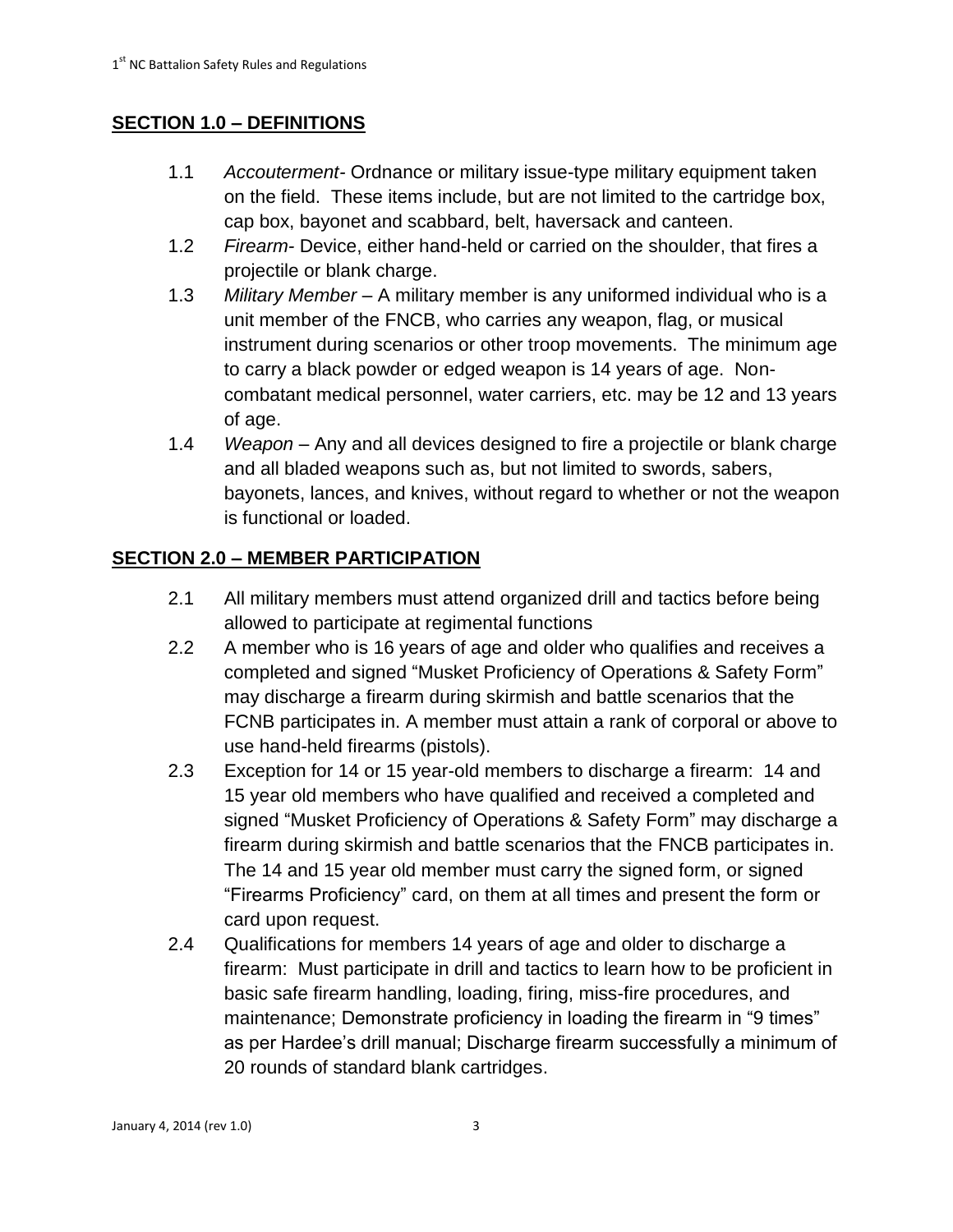- 2.5 A completed "Musket Proficiency of Operations & Safety Form" will be provided to the member once they have met the qualifications to discharge a firearm. The form will be signed by the commanding officer, or designee, of the military member's unit. The form will then be presented to the Battalion Commander, or designee, for signature. A copy of the completed form must be on file with the Adjutant.
- 2.6 Unit members of the FNCB having individual members 12 through 17 years of age are encouraged to have parental consent for medical authorization and medical release in writing and/or a parent present at the event.
- 2.7 Smoking in the ranks should be discouraged on the grounds of safety and authenticity.
- 2.8 Absolutely **no smoking** in the ranks once the firearms are loaded.
- 2.9 Fireworks and loose powder are prohibited on the field.

## **SECTION 3.0 – FIREARMS**

- 3.1 All firearms must be of black powder, percussion type ignition and of the Civil War period. Civil War military type rifled muskets are preferred, especially three-banded muskets (*e.g. 1861-1864 Springfield, 1853 Enfield*). No Hawkins, Plains or modern weapons or ammunition is permitted. Two band rifled firearms are not permitted in Infantry formations.
- 3.2 Firearms must be in good firing condition, with the hammer locking securely in both the half and full cock positions. The weapon should not be able to be fired with the hammer in the half-cock position.
- 3.3 All firearms should be treated as if loaded at all times.
- 3.4 In the interest of conservation and preservation of historic artifacts, no original firearms are to be discharged or used during a battle scenario. Their use is approved for display purposes only.
- 3.5 Firearms manufactured in Asia are to be used in scenarios only after examination and approval of the Safety Officer, or designee. No smoothbore .58 cal. Springfield-styled firearms nor smoothbore .577 cal Enfield-styled firearms, including "smoothbore Lorenz", are to be discharged or used in any battle scenario.
- 3.6 Firearms should be cleaned within 24 hours of firing and must be presented clean and functional for inspection.
- 3.7 Absolutely no foreign matter will be introduced into the barrel of any firearm used on the field during Regimental functions.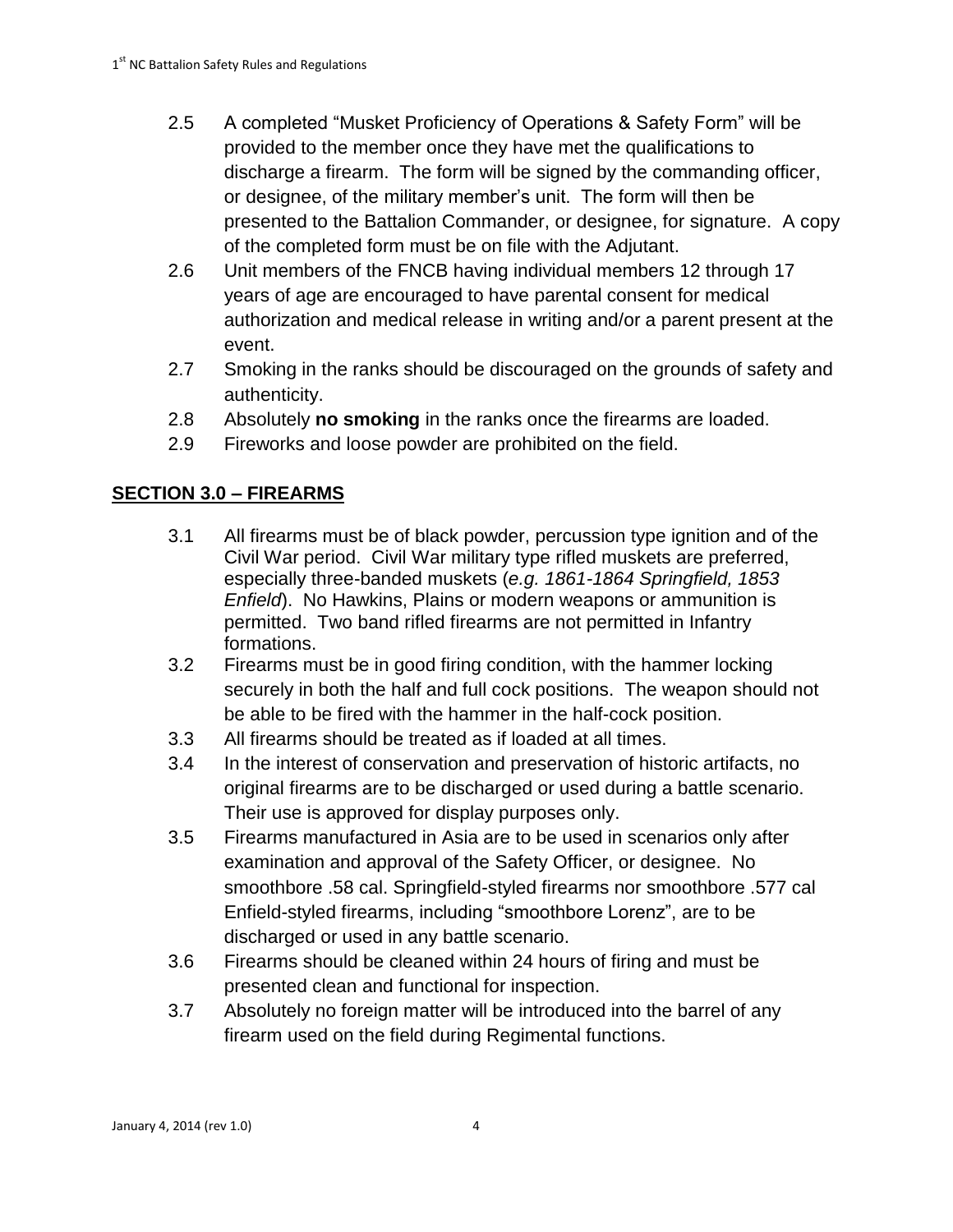- 3.8 Any firearm that is dropped on the ground must be cleared by ordnance personnel, provost personnel or a file closer before being returned to service.
- 3.9 Unsecured blades of any description will not be allowed on the field. Bayonets will be allowed unsheathed only when prearranged by the Battalion Commander, or designee, and Safety Officer.
- 3.10 Ramrods will not be withdrawn from the firearm on the field.
- 3.11 Extra percussion caps will NOT be held between teeth or held in the hand during loading and firing.
- 3.12 Firearms must be aimed at a safe angle **above** the heads of the enemy before firing.
- 3.13 Firearms will **not** be fired on troops within 25 yards.
- 3.14 At no time will mounted troops be fired upon at close range, and never shoot close to or directly at horses.
- 3.15 No military member will simulate *becoming a casualty* with a loaded weapon. The charge should be discharged, dumped, or the firearm passed on to the "living" before falling.
- 3.16 In the event of a misfire on the field, the firearm should be recapped and fired at least twice. If the firearm still fails to fire, the powder should be dumped and the firearm then fired again with the cap. The firearm should then be reloaded and firing attempted once more. If the firearm still fails to fire, it will be removed to a designated area until determined safe by the Safety Officer, or designee.
- 3.17 Officers of all ranks and branches of service are encouraged NOT to fire their revolvers during scenarios.
- 3.18 Officers are encouraged not to carry loaded revolvers.
- 3.19 Revolvers will only be carried by officers, NCOs, cavalry troopers, artillery officers, and others at the Battalion Commander's, or designee's, discretion.
- 3.20 No more than 2 revolvers will be carried by individuals except cavalrymen.
- 3.21 Hand-held firearms, revolvers, will be carried in holsters with a flap capable of being fastened, not tucked in belts.
- 3.22 No "wander wads" will be allowed. Wading material such as cream of wheat or corn meal is recommended. The charge and wad shall be completely seal to the top of the chamber with grease.
- 3.23 Only mounted troops are allowed to carry spare cylinders. Spare loaded cylinders will be capped only after being installed on the frame of the revolver. Spare cylinders must be carried in a proper, period leather case and worn on the belt.
- 3.24 The maximum load for a revolver is 30 grains of fffg black powder.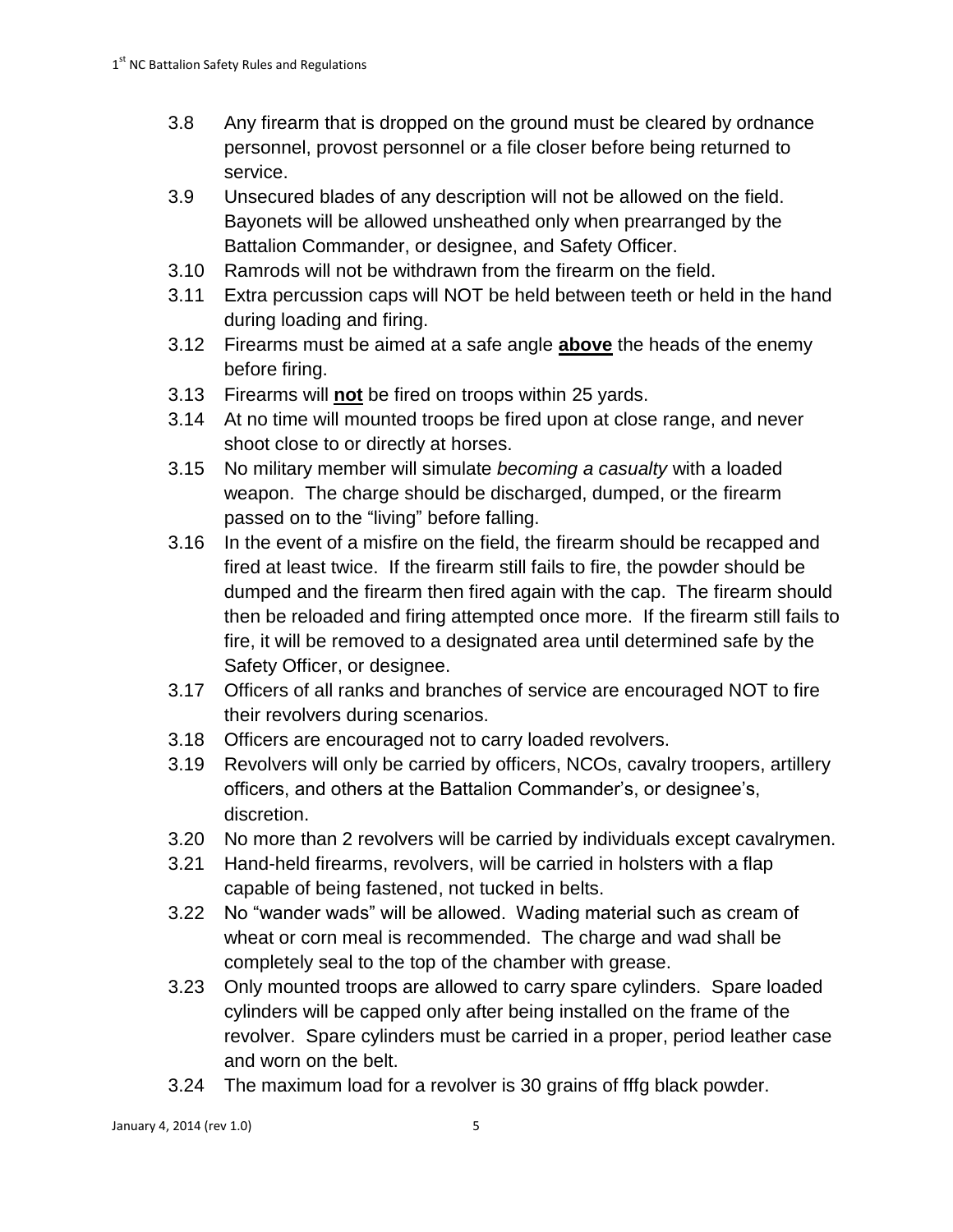3.25 When loading revolvers, personnel will load in pairs, each watching the other for errors.

# **SECTION 4.0 – CARTRIDGES**

- 4.1 Blank cartridges will be made of plain paper. No writing or lettering is allowed. No coin wrappers or cartridges with staples will be allowed. There is to be no use of glue, wax or any type of adhesive to secure the cartridges.
- 4.2 It is recommended that cartridges be made prior to an event. Members should be cautious when rolling rounds. Never roll rounds in proximity to an open flame.
- 4.3 Cartridges may not exceed 70 grains of ff/fffg black powder for .577 or .58 caliber firearms or 90 grains of ff/fffg black powder for a .69 caliber firearm. Only use black powder to make cartridges. **Never** use "Pyrodex" or a smokeless powder.
- 4.4 Wadding should not be used unless specifically required for that type of weapon.
- 4.5 Felt muzzle loading products, commonly known as "wonder wads", are prohibited.
- 4.6 A cartridge sample must be presented for review at inspection. No live rounds (*powder and Minie Ball*) will be permitted at any time except as determined by the Safety Officer.
- 4.7 Projectiles used for display in camps or for living history demonstrations must be kept separate from blank cartridges. NEVER store projectiles in a cartridge box. Cartridges with projectiles for display must be constructed with non-combustible, simulated black powder. There will be no projectile on any member who is participating in a scenario.
- 4.8 *Extra* cartridges will not be laid on the ground for easier access. Dropped cartridges will be inspected for debris before being used. Under no circumstances shall cartridges be held in the teeth except to tear the cartridge during loading.
- 4.9 When loading weapons, cartridge paper will not be loaded except in breach-loading firearms. The spent percussion cap should not be removed before the next powder charge is put in the barrel.
- 4.10 Six wing caps designed for modern in-line black powder firearms will not be carried or used by military members at events. Any person found to have them in their cap pouch will immediately return them to his camp or surrender them to the provost or inspector.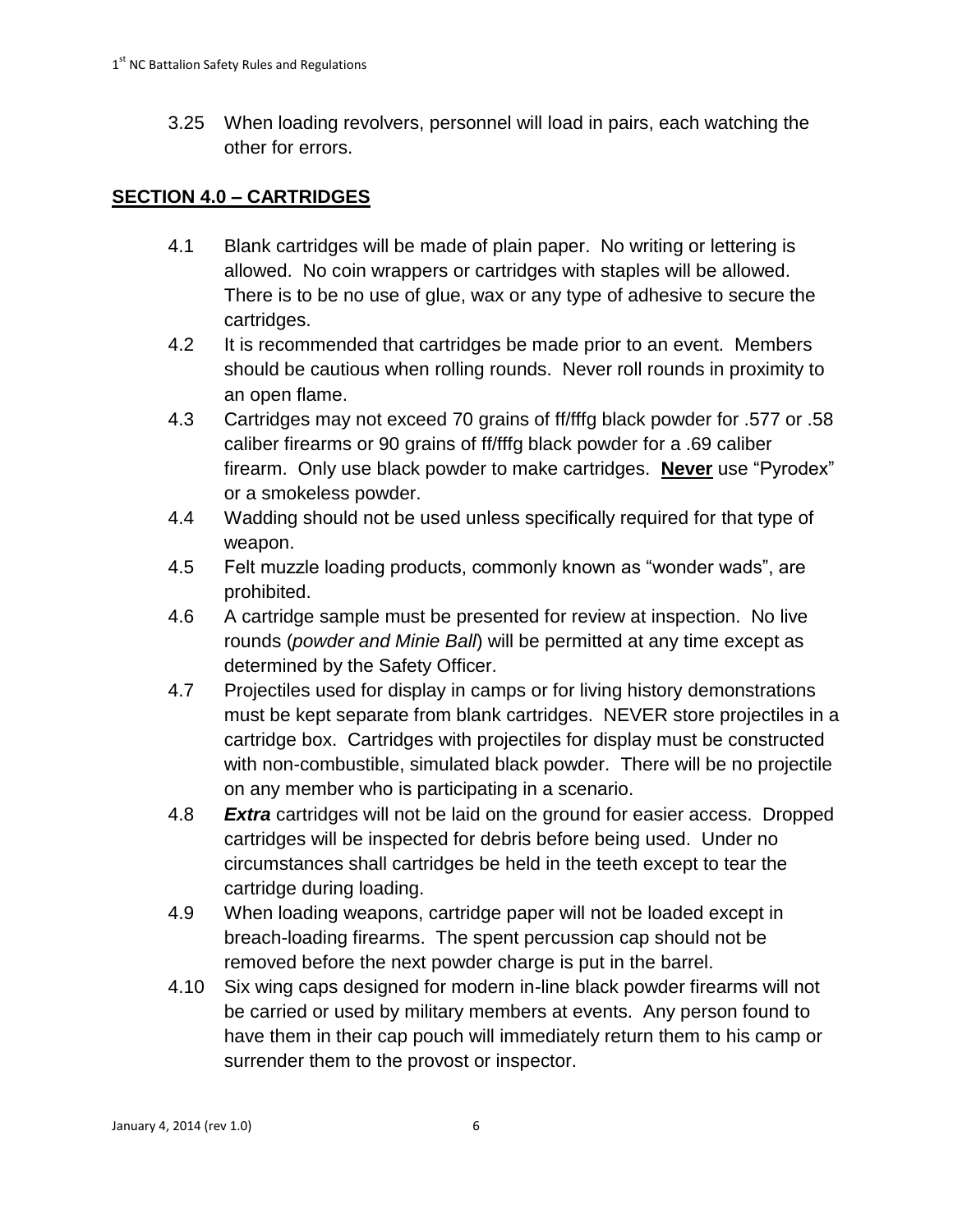## **SECTION 5.0 – INSPECTION**

- 5.1 All members of FNCB who desire to carry a firearm in scenarios or in camp, loaded or unloaded, shall be subject to firearms inspection.
- 5.2 Inspection of all firearms will be conducted at each event.
- 5.3 Muskets, with or without bayonets affixed, shall not be laid on the ground during inspections or at any time after inspection and prior to the simulation of casualties.
- 5.4 Initial pre-scenario firearms inspections will be conducted by company officers or their designees in camp prior to battalion formation. There will be no snapping of percussion caps or firing by files in camp.
- 5.5 Capping off and discharging of weapons will not be allowed without consent of both Commanding Officer and Safety Officer.
- 5.6 The Safety Officer or their designee will be responsible for conducting inspections.
- 5.7 Final pre-scenario firearms inspection of the battalion, beginning with the snapping of percussion caps, will be conducted in the presence of the Safety Officer, or designee, prior to moving onto the field. The snapping of percussion caps shall not be conducted in the camps except under individual firearms servicing. (See "In-Camp Inspection" and "Pre-Scenario Staging Area Inspection" below)
- 5.8 Prior to each scenario, battalion and company officers shall present their firearms for inspection to the ordnance officer, or designee.
- 5.9 Any firearm found to be defective or of questionable reliability will not be carried in any scenario, formation, or demonstration until repairs are made and the firearm has been re-inspected.
- 5.10 Company  $1<sup>st</sup>$  Sergeants are encouraged to maintain a list of company firearms. This list should include the owner's name, firearm description and serial number.
- 5.11 Revolvers which are to be loaded for a scenario will be inspected in camp before the battalion forms up for battle.
- 5.12 The Safety Officer, or designee, will ensure that all revolvers and spare cylinders carried by personnel are inspected prior to their being loaded and carried to the field.
- **5.13 Revolvers will be inspected in the following manner:**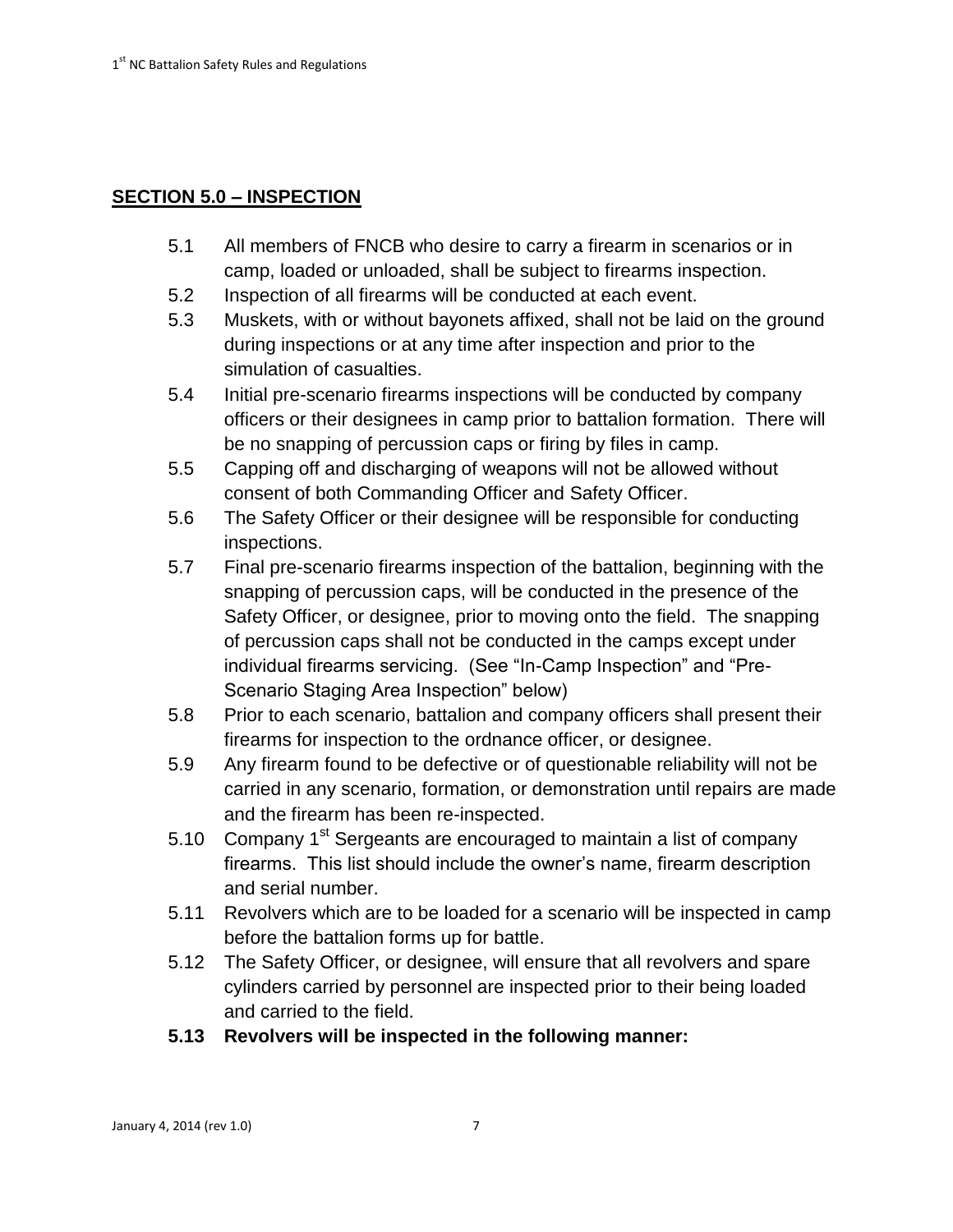- Revolvers will not be loaded. The cylinder will be removed, if practicable, from the frame. These parts will be handed over to the inspector.
- The cylinder will be checked to make sure light can be seen through the nipples while looking through front of the cylinder. Nipples will be checked for condition.
- The barrel will be checked for obstructions by looking down the barrel and using a piece of wooden dowel, which is placed in the barrel and allowed to go through the entire length of the barrel.
- The revolver is now reassembled, the safety checked, and the action inspected for proper function.

## **FIREARM AND EQUIPMENT INSPECTION PROCEDURE**

### *In-Camp Inspection:*

# *Prior to leaving the company bivouac area en route to the staging area, company officers will insure that the following inspections are completed:*

- 5.14 Canteens are full.
- 5.15 Cap boxes and cartridge boxes contain approved caps and cartridges in sufficient quantities for the impending scenario. Pyrodex and six-wing musket caps are strictly forbidden. The use of ffffg (four f) black powder is prohibited. The inspector shall check for oversized cartridges. The maximum load for .577 or .58 caliber firearms is 70 grains of ff/fffg powder. The maximum load for a .69 caliber firearm or larger firearm is 90 grains of ff/fffg black powder. Black powder products containing a combination of different granulation sizes of black powder are prohibited.
- 5.16 The company to be inspected will be formed up in "open order" with bayonets fixed and ramrods inside the firearm barrels.
- 5.17 The company inspector will go to each file and, as he does so, the file member will present his firearm to the inspector.
- 5.18 The inspector will raise and lightly drop the ramrod, listening for the clear "PING" that indicates the barrel is clear and clean.
- 5.19 The inspector will check the firearm's bayonet-locking feature. If the bayonet is of the type that employs the front sight and the front sight is missing, the bayonet may not be used on the firearm.
- 5.20 The stock will be checked for cracks.
- 5.21 The half-cock will checked by applying pressure to the trigger, equal to but not exceeding the weight of the firearm. The hammer will be checked for looseness, proper alignment, and tight closure on the nipple.
- 5.22 The nipple will be checked for deformity, cracks and stability.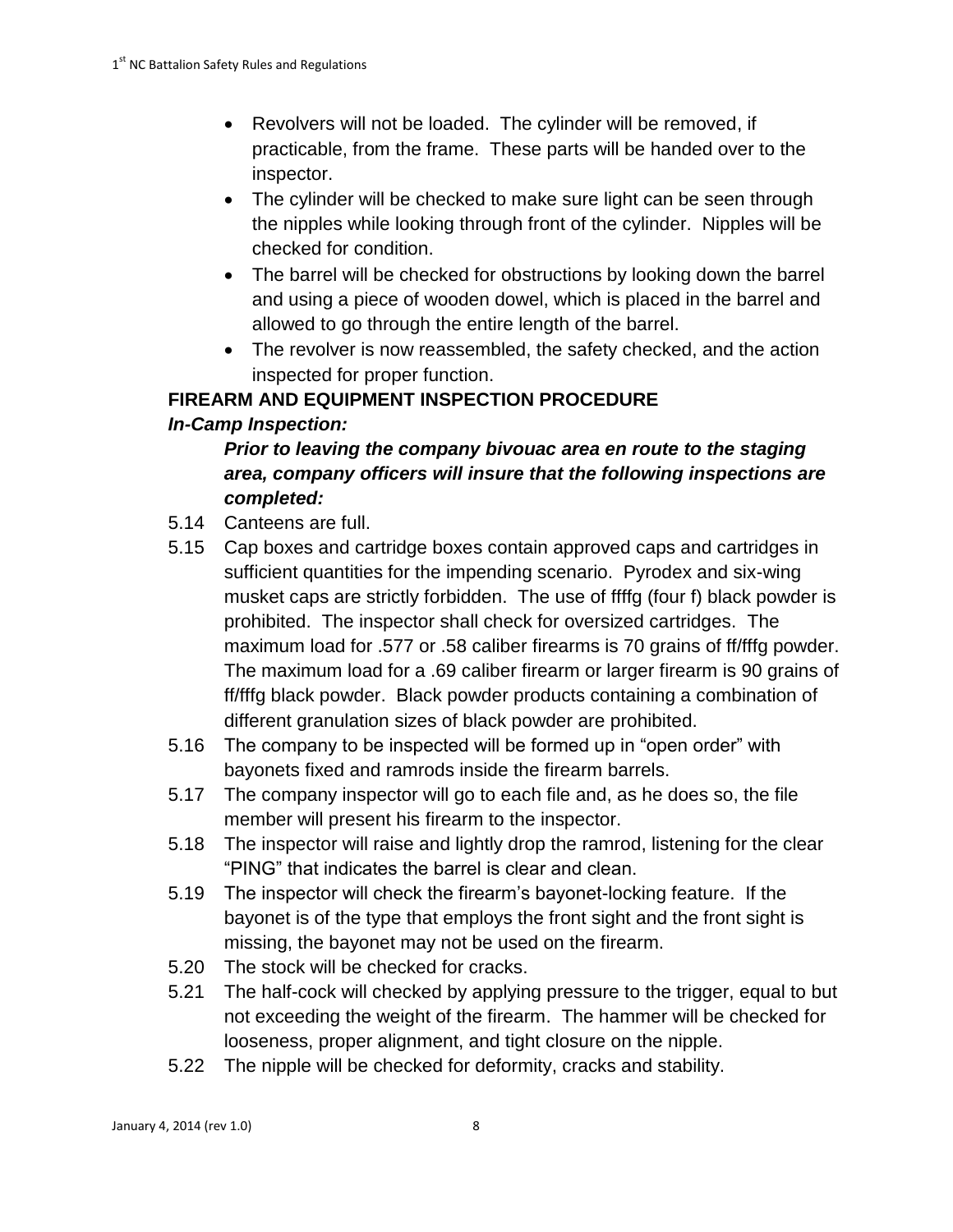- 5.23 Bayonet blades must be covered by the scabbard, with a metal scabbard tip, or containing a wooden plug. The scabbard must be stitched and closed down its length.
- 5.24 There will be no snapping of caps or firing by files or by company in the camps.
- 5.25 Breech-loading carbines will be inspected in the same manner as muskets except that, with the action open, visual check must be made of the interior of the barrel and a ramrod inserted into the barrel in its full length to the muzzle.
- 5.26 The maximum load for breech-loading carbines is 60 grains ff/fffg black powder.

## *Pre-scenario Staging Area Inspection:*

- 5.27 With the company or battalion in *Open Order*, bayonets shall be removed.
- 5.28 Have the rear rank, *About Face*. Clear the area of persons in front of and behind the company.
- 5.29 Snap percussion caps with the firearm's muzzle approximately two inches from the ground.
- 5.30 Each company will then load and fire one cartridge by file. Personnel having misfires at any time during the inspection will step out of ranks and to the rear where ordnance personnel will clear the firearm, take corrective action and have the soldier reload and fire one cartridge prior to rejoining the ranks.
- 5.31 Any firearm that has failed to operate safety by the end of the inspection process will not be taken onto the field.

## *Safety During Scenarios:*

- 5.32 Once the battalion has completed the final inspection and has departed for the scenario, no one may enter the ranks of any company without being inspected by the Safety Officer, or designee.
- 5.33 The Safety Officer and company ordnance personnel and file closers will be responsible for dealing with non-functioning firearms during scenarios.
- 5.34 If a firearm misfires during a scenario, the soldier will recap the firearm and fire again. If the firearm does not fire with a second percussion cap, the soldier will retire from the firing line and call on company ordnance personnel or file closer for assistance in clearing the weapon.
- 5.35 Each file closer and company ordnance personnel will have a vent pick with his accouterments. The Safety Officer, or designee, should have a CO<sub>2</sub> discharge tool.
- 5.36 No FNCB personnel shall take photographs during scenarios and/or while in character and in public view.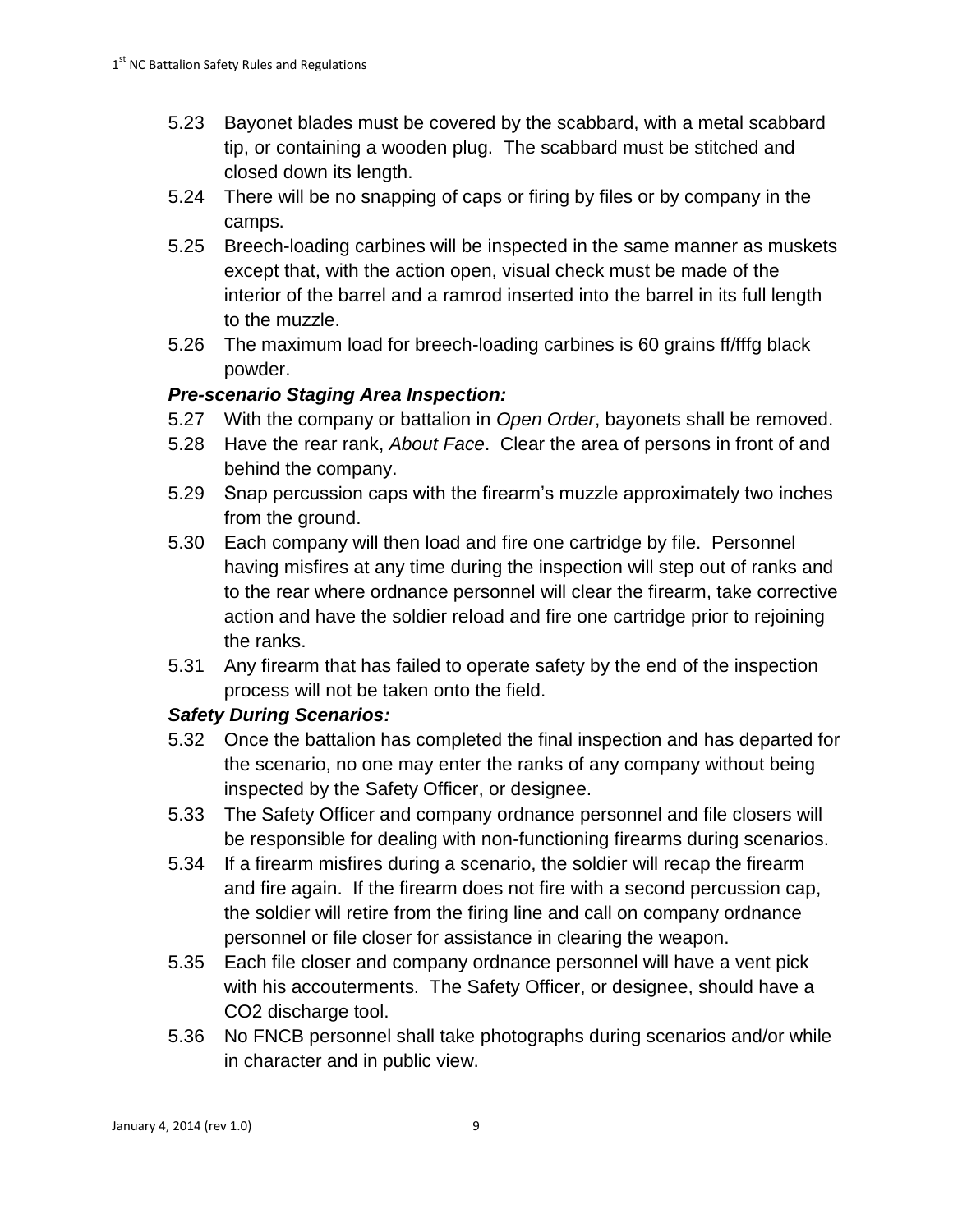- 5.37 Officers of all ranks and branches of service are encouraged NOT to fire their revolvers during scenarios.
- 5.38 No person will simulate becoming a casualty with a loaded weapon.
- 5.39 When simulating becoming a casualty, personnel shall take care not to throw themselves backwards without ascertaining if it is safe to do so.
- 5.40 One or two-man "suicide charges" are not authentic and not authorized.
- 5.41 All firearms, including revolvers, will be cleared on the field before returning to camp.
- 5.42 There will be no hand-to-hand combat unless previously arranged and approved by the commanding officer of the battalion and units involved.
- 5.43 Tampions will not be carried onto the battlefield.
- 5.44 "Medic!" is the call for an actual emergency. At the call for a medic, only qualified medical personnel should respond. The location of a medical emergency shall be designated by affixing a yellow flag to a ramrod partially withdrawn from the musket and raising and waving the yellow flag.

## *Inspection Procedure:*

5.45 The inspector will drop a ramrod down the barrel to insure that there is no foreign matter or obstruction in the barrel. The ramrod should make a distinct ringing sound when it strikes the breech plug. The inspecting officer will then check the half and full-cock locking abilities. Following this, he will insure that the nipple is free of obstruction and in good condition. Barrels should be checked for cleanliness, thin walls, worn breech, and unsafe welds. Stocks will be checked for cracks and breaks. Long guns and single shot handguns will be capped and fired with the muzzle pointed downward, a few inches from the ground. The inspecting officer should insure that the nipple and barrel are clear in each weapon. Breech-loading weapons will be inspected from the loading end with the breech open. The inspecting officer will check cartridges for the correct construction and volume of powder. Pistol cylinders should be pricked to insure that there is enough wadding to prevent chain fire. Weapons that do not pass all of the above mentioned steps will be barred from the field until they pass all steps to the satisfaction of the inspecting officer.

## *Conclusion of an Event:*

**5.46** No weapons will be allowed off the field after a scenario until cleared by the commanding officer or designee. This will be accomplished by capping off and firing the firearm at high elevation a minimum of two times to insure the barrel is empty.

## **SECTION 6 – EDGED WEAPONS**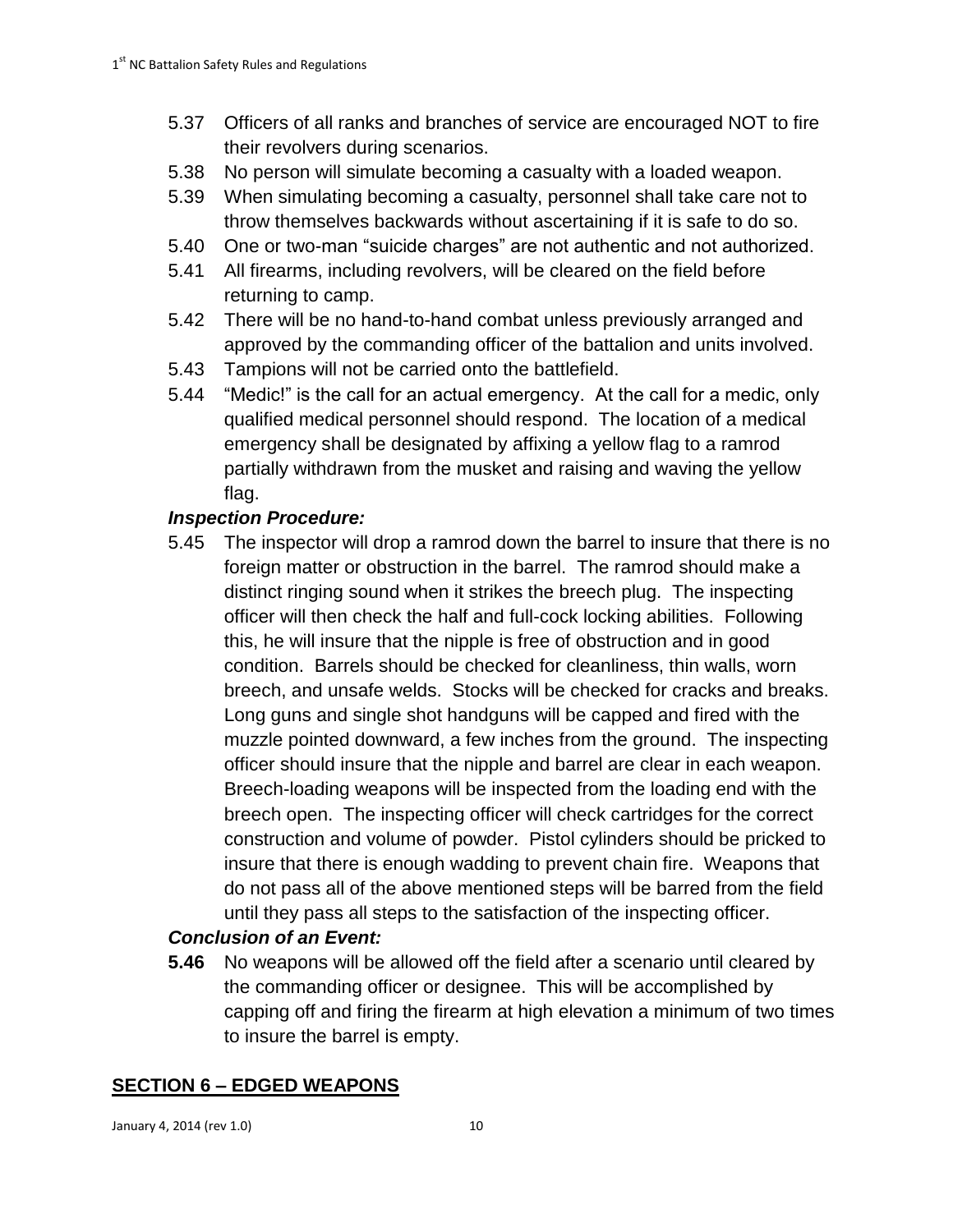- 6.1 Bayonets must have a working locking mechanism and be locked in place when the bayonet is fixed. If the bayonet employs the front sight of the musket, the sight must be present or the bayonet will not be approved for use on the field.
- 6.2 Sheath knives will be allowed in the field only if secured (tied to their scabbard) and approved by the Safety Officer, or designee. Knives will not be unsheathed at any time during the battle scenario.
- 6.3 All edged weapons and tools should remain sheathed/secured when not in use. Naked blades will not be left unattended at any time.
- 6.4 Swords and sabers may be worn only by officers and certain noncommissioned officers ranking above sergeant.
- 6.5 Swords must be of proper period type and be in good serviceable condition. Leather sword scabbards must have a metal tip. Metal sword scabbards must be in a safe and serviceable condition. Persons carrying swords into battle should do a self-check of hilts to ensure they are tight.
- 6.6 All axes, saws and camp implements for cutting will maintain a sharp edge.
- 6.7 All blades will be secured by dusk.

# **SECTION 7 – ACCOUTERMENTS**

- 7.1 Canteens will of the proper type, constructed of wood, tin, or steel. Glass bottles, slung or carried in the haversack are not acceptable without approval of the ordnance sergeant, or designee.
- 7.2 Canteens will be carried on the field, they will be full of water, and will be checked before leaving for the field.
- 7.3 Cartridge boxes will be of the proper type, with a flap that can be secured. Cartridge box tins are recommended. Many events require tins in boxes. At no time will caps or cartridges be carried or held in the mouth.
- 7.4 Cap boxes must be of the proper type, with a flap that can be secured.

## **SECTION 8 – REPAIRS AND SERVICE**

- 8.1 Any firearm that malfunctions and is repaired, while on the field, must be re-inspected by the Safety Officer, or designee, or a file closer before being placed back in service.
- 8.2 If a firearm is repaired, using replacement parts, during the course of an event, it must be re-inspected by ordnance personnel.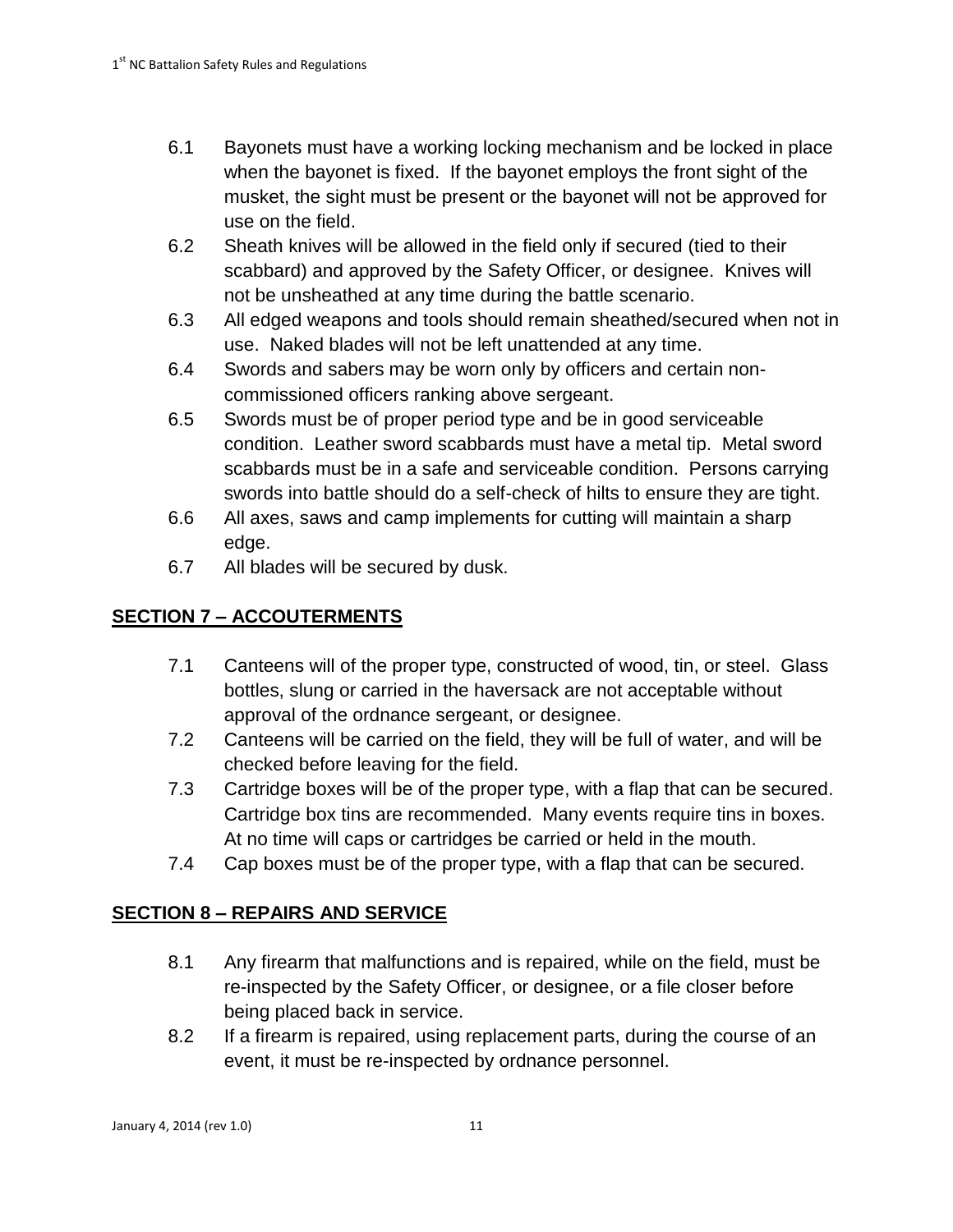### **SECTION 9 – ARTILLERY**

- 9.1 Artillery units will adhere to the safety guidelines as developed by the Army of Northern Virginia, 1<sup>st</sup> Division Chief of Artillery, or his designee.
- 9.2 At no time will troops fire their firearms within 25 feet of an artillery piece or limber.
- 9.3 A 50 yard Danger Zone shall be established and marked in front of artillery positions.
- 9.4 Troops will not move through artillery positions without permission from the battery commander.
- 9.5 Approach all artillery positions with caution. Watch for signals warning of a misfire or a loaded piece. The signal for a loaded artillery piece is sponge rammer on the hub of the wheel. The signal for a gun that is loaded and misfired is rammer and sponge staffs crossed above the cannon barrel. All troops should know these signals.
- 9.6 No one may touch an artillery piece without the permission of the crew.
- 9.7 No smoking within 25 feet of an artillery piece or limber.

### **SECTION 10 – CAVALRY**

- 10.1 Cavalry will follow safety guidelines as developed by the Army of Northern Virginia, 1<sup>st</sup> Division Chief of Cavalry, or his designee.
- 10.2 At no time will there be a cavalry charge against dismounted troops unless the scenario is previously arranged and approved by the commanding officers of the units involved.

### **SECTION 11 - CAMP SAFETY**

- 11.1 Camps shall be constructed according to Confederate Regulations, as conditions/terrain permit or allow.
- 11.2 Firewood will be cut, stacked and secured by dusk.
- 11.3 The fire-pit should be located a safe distance from all tents.
- 11.4 The fire-pit must be constructed in accordance with the rules of the event.
- 11.5 When the fire-pit is allowed to be dug, the sod should be cut and placed to the side, to be put back and well watered when the fire is extinguished and fire-pit filled back in. The fire-pit should be stone lined or sunken.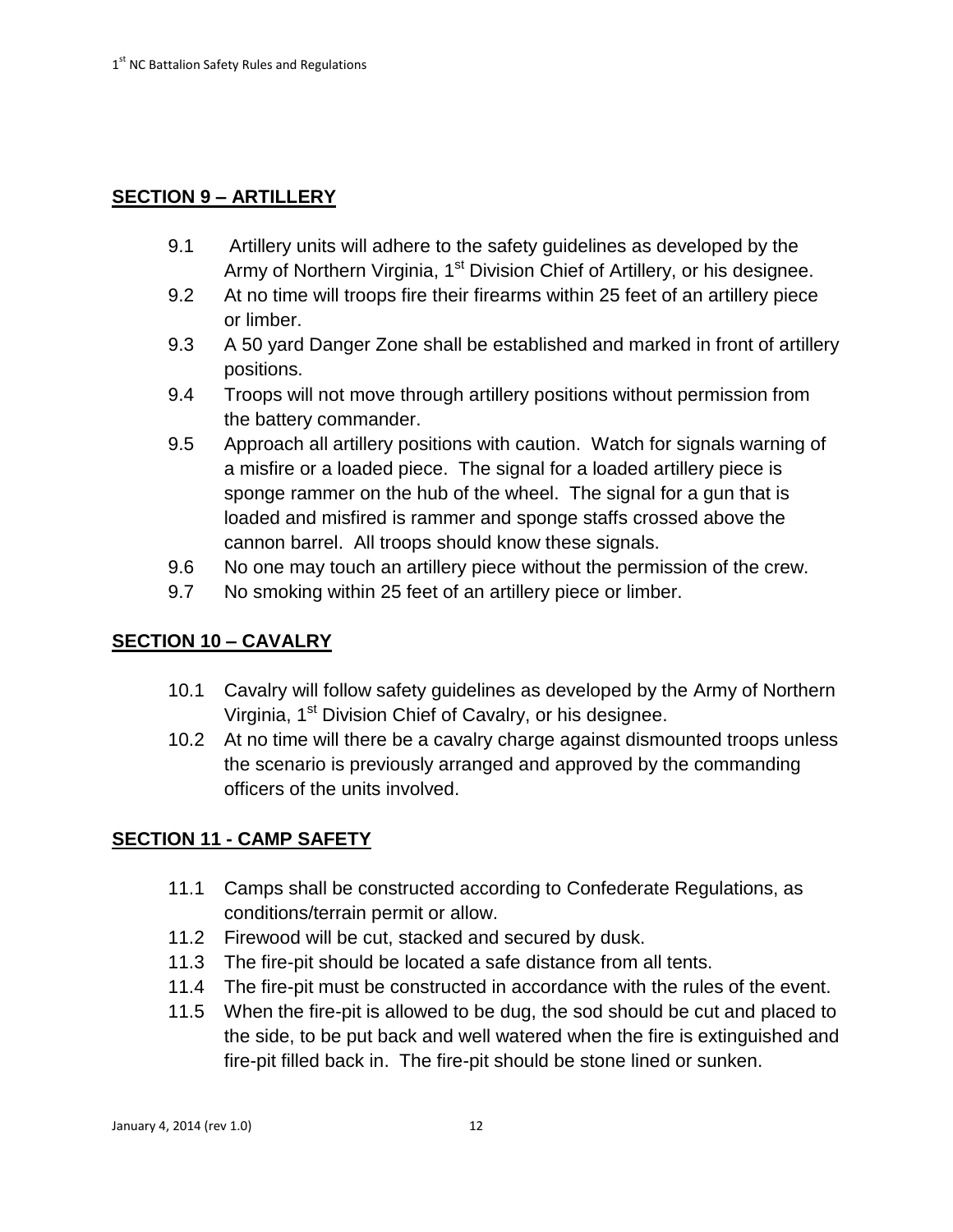- 11.6 No powder or explosives, metals or flammable liquids will be thrown in the fire or used to start any fire.
- 11.7 A one gallon (minimum) container of water will be kept within ten feet of each campfire.
- 11.8 Campfires must be supervised by an adult and shall not be left unattended.
- 11.9 The last person awake will make sure that the fire is at a safe level before turning in.
- 11.10 No loaded weapons will be kept in camp, except revolvers, which will not be capped.
- 11.11 There will be no discharging of weapons in camp.
- 11.12 Camps will be kept clean. It is the responsibility of all members to keep a clean camp.
- 11.13 Personal items will be put away when not in use.
- 11.14 All powder shall be stored away before dark.
- 11.15 No fireworks will be allowed in camp.
- 11.16 No alcoholic beverages will be consumed until the evening or by direction of the Commanding Officer.
- 11.17 State alcoholic beverage laws will be observed and enforced.
- 11.18 Intoxicated individuals will not be allowed to handle any weapon or tools (axes, shovels, etc.).
- 11.19 Work details will be assigned by non-commissioned officers to collect wood, water, etc.
- 11.20 A complete first aid box will be kept in camp, except during battles, when it will be kept near the field. This box will be kept stocked at all times and will be the responsibility of a person designated by the Commanding Officer.
- 11.21 No one shall ride or lead any horse, mule, etc. through company streets, staff areas, civilian camps, or sutler areas without the permission of the person in-charge of such areas.
- 11.22 No pets allowed in camp.
- 11.23 Use of illegal drugs is prohibited.

## **SECTION 12 - INSTRUCTIONS FOR CLEANING MUSKETS**

Recommended cleaning supplies:

Cleaning solution (*made up of 1 quart water, 2 tablespoons liquid dish detergent and ¼ to 1/3 cup household ammonia*) Bucket of hot water

Cleaning rod with jog and brush (20 gauge shotgun cleaning kit can be used)

Paper towels or rags

January 4, 2014 (rev 1.0) 13